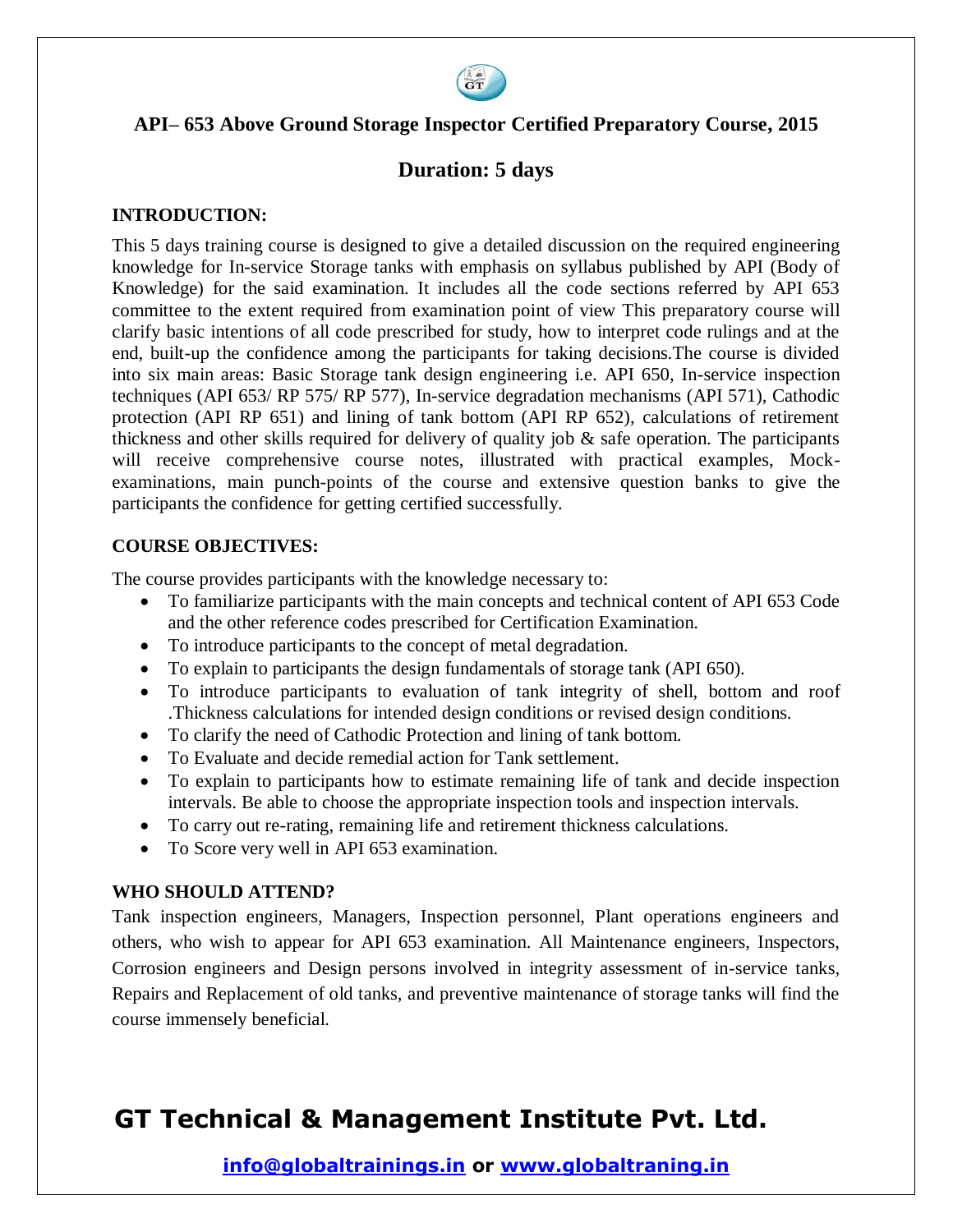

#### **COURSE CONTENTS**

#### **Fundamentals of Storage Tank Design & construction (API 650) –**

- Allowable stress values Shell design
- Roof design
- Bottom Design.
- Material selection
- Impact test requirement of API 650
- Impact test results
- Shell thickness calculations
- Bottom plate thickness, Roof plates, nozzle openings.
- API 650 Requirements for Tank fabrication, erection, NDT and Leak testing.

#### **Understanding of Storage Tank Inspection Code (API 653) –**

- Introduction.
- Scope & Definitions and Organisation of API 653.
- Inspection Intervals and scope of inspections.
- Data evaluation and corrosion assessment of Roof, Shell, and bottom.
- Estimation of corrosion rate, Inspection and testing practices of API 653 Evaluation for brittle failure.
- Various preventive actions against degradation
- Frequency and extent of inspection, data evaluation.

#### **Understanding of Storage Tank Inspection Code (API 653)...Contd –**

- Repairs, alterations & reconstruction of storage tanks.
- Tank relocation and re-erection.
- Replacement of tank bottom.
- Hot tapping on tank shell.
- Detail discussions on material corrosion and degradation (API 571).
- NDT of tank repairs.
- Leak testing...
- Evaluation of bottom settlement.

#### **Storage tank Inspection ( studyof other codes and standards) –**

- Discussions on cathodic protection methods against soil corrosion (API RP 651)
- Recommended practices for inspection of storage tanks (API RP 575)
- Discussions on Lining of bottoms of storage tanks (API RP 652)
- Introduction to ASME Sec IX and its various provisions
- Welding procedure qualification & welder qualification,
- Case studies of checking of PQR & WPS

# **GT Technical & Management Institute Pvt. Ltd.**

### **info@globaltrainings.in or www.globaltraning.in**